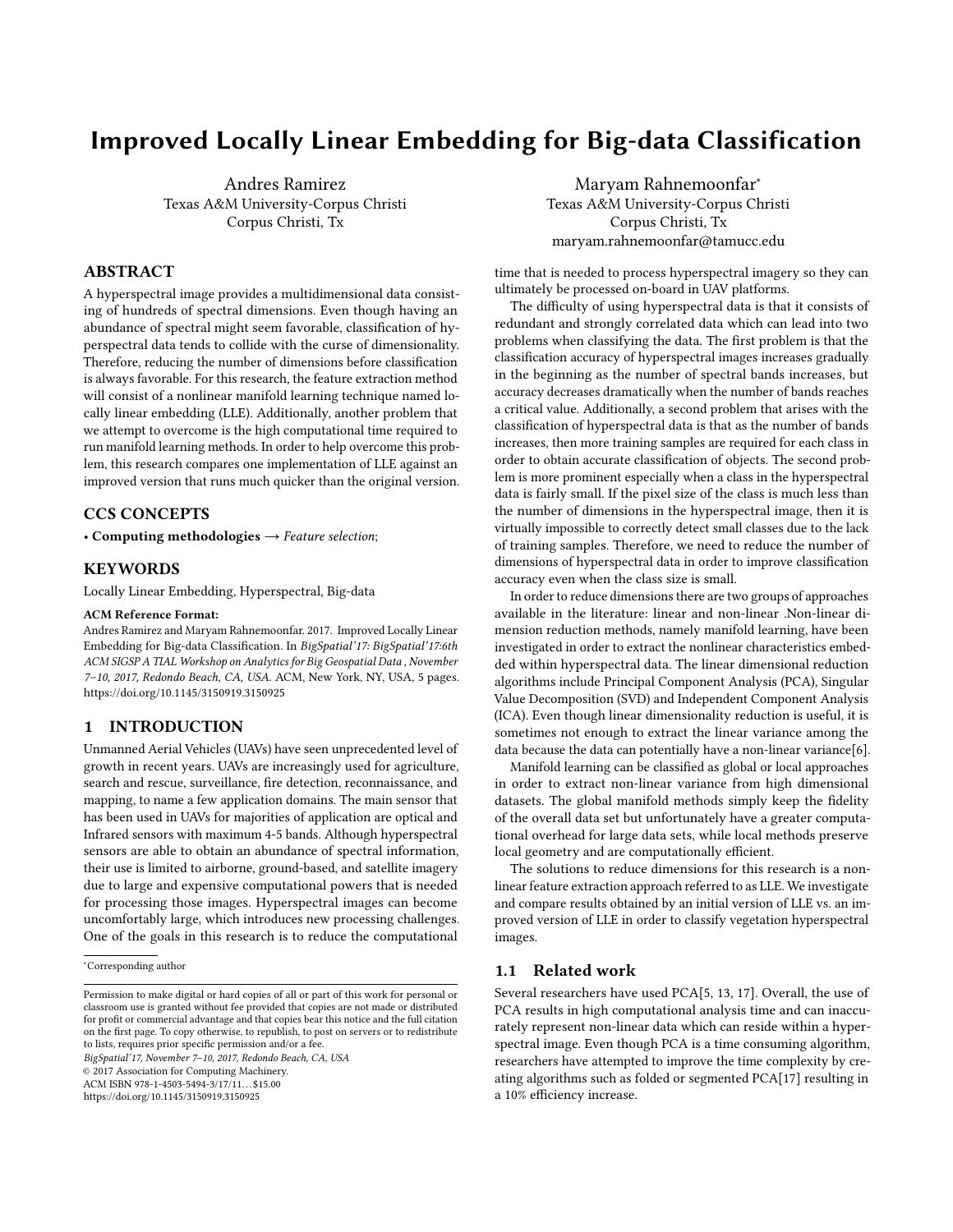BigSpatial'17, November 7-10, 2017, Redondo Beach, CA, USA Andres Ramirez and Maryam Rahnemoonfar

Additionally, the non-linear implementations of feature extraction are manifold learning techniques. There are both local and global manifold learning techniques where the former tends to be significantly faster compared to the latter[\[1,](#page-3-2) [6,](#page-3-0) [8,](#page-3-3) [10,](#page-4-3) [16\]](#page-4-4). Global manifold learning techniques include:multidimensional scaling, maximum variance unfolding, and isometric mapping (ISOMAP), Kernel-PCA (KPCA). Localized manifold learning include: Laplacian Eigenmaps (LE), Local Linear Embedding (LLE) and Local Tangent Space Alignment (LTSA).

Regarding LLE, S. Roweis et al.[\[10\]](#page-4-3) propose and describe the mathematical derivation of LLE where it is referred to as an unsupervised learning algorithm in order to compute low-dimensional, neighborhood-preserving embeddings of high-dimensional inputs. Their implementation of LLE was tested on images of faces and vectors of word-documented counts. They conclude by stating that LLE is likely to be even more useful in combination with other methods in data analysis and statistical learning.

L. Ding et al.[\[3\]](#page-3-4) propose a new object-oriented mapping approach based on nonlinear subspace feature analysis of hyperspectral remote sensing images. They implemented the standard LLE, laplacian eigenmaps (LE), and local tangent space alignment (ltsa) along with the their proposed method of the local manifold learning algorithms. The dataset used was a sub-image of AVIRIS data and the Indiana Indian Pine with 200 of the original 220 spectral channels and 12 of the 16 original classes were tested. They concluded that their new proposed method returns more accurate mapping results than the pixel-wise classification where LLE and LTSA consistently yielded better results than LE.

K. Uto et al.[\[15\]](#page-4-5) propose a new method to acquire inherent vegetation-related coordinates on hyperspectral manifold by the combination of unsupervised manifold learning and supervised vegetation-related coordinates estimation. Their experimental results show high estimation performance in vegetation-related quantities by the proposed method i.e. nonlinear structure extraction and improved generalization performance in comparison with multivariate linear regression based on hyperspectral data.

Thenkabail, P.S. et al. [\[14\]](#page-4-6) investigated the best hyperspectral wavebands in the study of vegetation and agricultural crops between the spectral range 400-2500 nm; and assess the vegetation and agricultural crop classification accuracies achievable using the various combinations of the best hyperspectral narrow wavebands. They applied principal component analysis (PCA), lambda-lambda R2 models (LL R2M), stepwise discriminant analysis (SDA), and derivative greenness vegetation indices (DGVI) to concluded that 22 optimal bands best characterize and classify vegetation and agricultural crops. Using more than 22 bands would only increase accuracy marginally up to 30 bands. Beyond 30 bands, accuracies would become asymptotic or near zero.

#### 2 PROPOSED METHODOLOGY

In this section a detailed description of LLE along with the improved algorithm is provided.

<span id="page-1-0"></span>

Figure 1: Obtaining K-NN's for  $X_i$ 

## 2.1 Locally Linear Embedding

The general LLE[\[6\]](#page-3-0)[\[4\]](#page-3-5) consists of three main steps: search for the nearest neighbors, calculate reconstruction weights and then determine low-dimensional embedding. We can mathematically describe the three steps with the following expressions.

We first find the k-nearest neighbors:

<span id="page-1-1"></span>
$$
d = \sqrt{(\vec{x_i} - \vec{x_j})^T (\vec{x_i} - \vec{x_j})}
$$
 (1)

where d is the Euclidean distance between data point  $\vec{x_i}$  and  $\vec{x_j}$ in column vectors for  $i, j = 1, 2...n$  and n is the number of data points. For this research,  $n$  is equivalent to the total number of pixel vectors as shown in figure ??. Additionally, a visual representation of this step is shown in figure [1.](#page-1-0)

Then, according to the second step, we calculate the reconstruction weights by minimizing:

$$
\left\| \vec{x_i} - \sum_{j=1}^k w_{ij} \vec{x_j} \right\|^2 \tag{2}
$$

subject to:

$$
\sum_{j=1}^{k} w_{ij} = 1
$$
 (3)

where  $k$  is the number of nearest neighbors used for reconstructing each data point. It might not be obvious, but this is a constrained least squares problem that has the following closed-form solution:

<span id="page-1-2"></span>
$$
\vec{w_i} = S_i^{-1} \vec{v} \tag{4}
$$

where  $\vec{v} = [1, 1, \dots, 1]^T$  and  $S_i = (X_i - N_i)^T (X_i - N_i)$ . Then is a  $d \times k$  matrix whose columns are duplicates of  $\vec{x}$  and  $N_i$  is  $X_i$  is a  $d \times k$  matrix whose columns are duplicates of x and  $N_i$  is<br>also a  $d \times k$  matrix whose columns are the k nearest neighbors<br>of  $\vec{x}$  Latly d is the dimensionality of the original space and the is a  $d \times k$  matrix whose columns are duplicates of  $\vec{x}$  and  $N_i$  is of  $\vec{x}$ . Lastly, *d* is the dimensionality of the original space and the size of  $\vec{v}$  is equivalent to the k value previously stated. This step is visualized in figure [2](#page-2-0) where we take the  $k$  values from [1](#page-1-1) and then we reconstruct the linear weights.

The last step is to determine the low-dimensional embedding which is implemented by minimizing: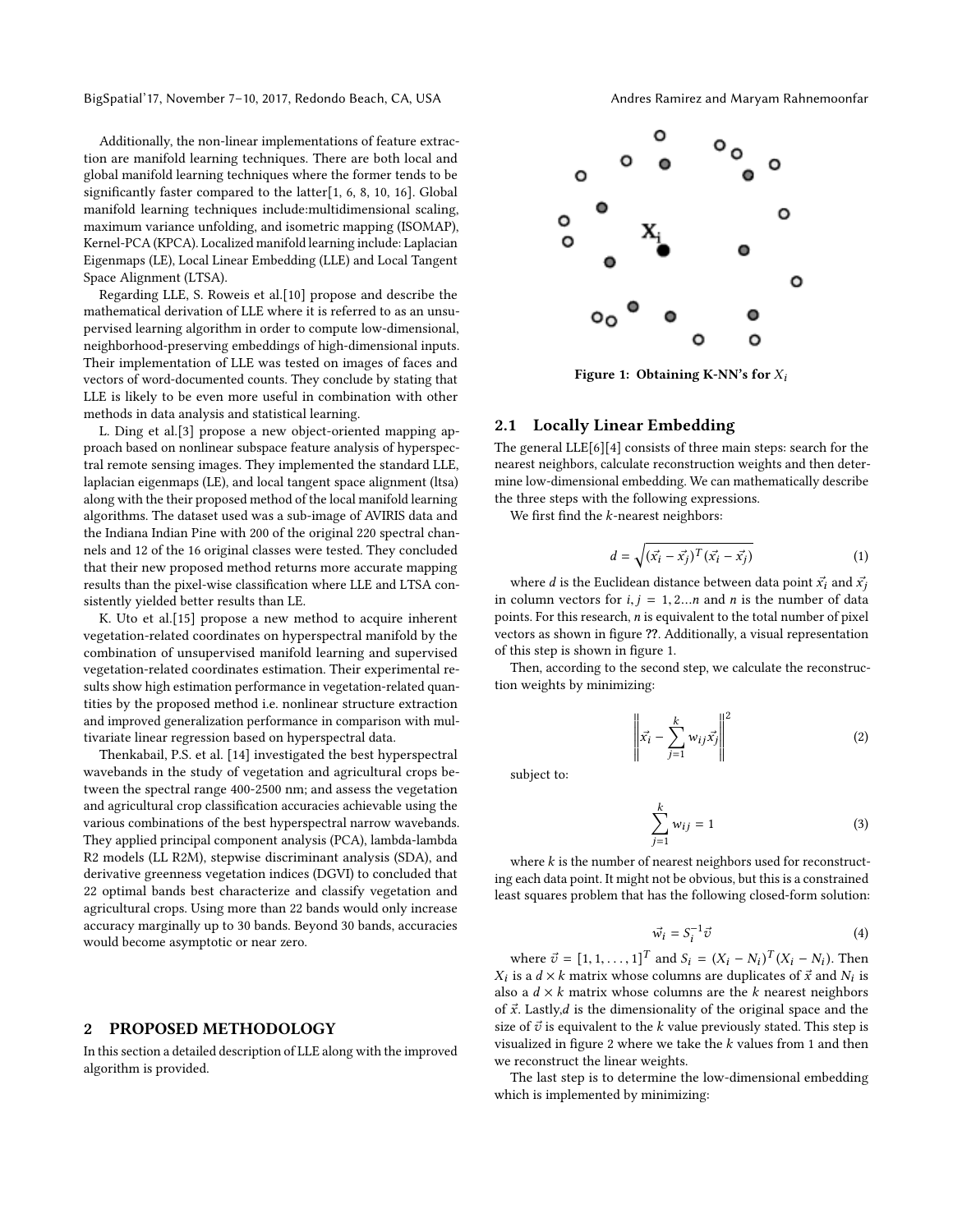<span id="page-2-0"></span>Improved Locally Linear Embedding for Big-data Classification BigSpatial'17, November 7–10, 2017, Redondo Beach, CA, USA



<span id="page-2-2"></span>Figure 2: Obtaining reconstruction coefficients with linear weights



Figure 3: Mapping coordinates to lower dimension

<span id="page-2-1"></span>
$$
M = \sum_{i=1}^{n} \left\| \vec{y_j} - \sum_{j=1}^{n} w_{ij} \vec{y_j} \right\|^2
$$
 (5)

where  $\vec{y_i}$  is the coordinate of the data point  $\vec{x_i}$  in the low-dimensional embedding to be determined with the dimensionality of r. In order embedding to be determined with the dimensionality of r. In order to facilitate the low-dimensional embedding, it has been proven [\[11\]](#page-4-7)  $\vec{y}_j$  is equivalent to calculating the eigenvectors corresponding<br>to the x employ persons eigenvelope of  $(L - W)$ [1] where to the *r* smallest nonzero eigenvalues of  $(I - W)^T (I - W)[4]$  $(I - W)^T (I - W)[4]$  where  $I$  is a *n*  $\times$  *n* identity matrix and  $W$  is also a *n*  $\times$  *n* matrix and of I is a  $n \times n$  identity matrix and W is also a  $n \times n$  matrix, each of whose rows are composed of a data points reconstruction weights. Therefore, by extracting the eigenvector with the smallest eigenvalues, we have successfully minimized equation [5.](#page-2-1) Additionally, the eigenvector with the smallest eigenvalue (i.e. the eigenvector with an eigenvalue of 0) corresponds to the mean of equation [5](#page-2-1) and can be discarded to enforce  $\sum_{i=1}^{n} y_j = 0$  [\[2\]](#page-3-6). We illustrate this step<br>with figure 3 where we calculate the embedding of coordinates for with figure [3](#page-2-2) where we calculate the embedding of coordinates for point  $X_i$  and we obtain the new point  $Y_i$ .<br>In order for the original LLE algorithm

In order for the original LLE algorithm to work correctly, matrix  $S_i$  produced in the second step, equation [4,](#page-1-2) has to be regulated only when the number of nearest neighbors is more than the input dimensionality (when  $k > d$ ). This can be done by multiplying the

diagonal of  $S_i$  by a very small number. Furthermore, the betweenband correlation for hyperspectral data is significant and matrix  $S_i$  often becomes singular when  $k < d$  [\[4\]](#page-3-5). Therefore, in order to solve for the reconstruction weights, regulation will always be required which is achieved by adding a small value to all the diagonal elements of  $S_i$ .<br>Additionally it is im-

Additionally, it is important to note that LLE is much more intensive in computation and memory consumption compared to Principal Component Analysis (PCA). In the worst case scenerio, the computing complexities of the three LLE steps are of order  $O(dn^2)$ ,  $O(dn\bar{k}^3)$  and  $O(rn^2)$ , respectively where d is the input<br>data dimensionality k is the number of nearest neighbors, n is the data dimensionality,  $k$  is the number of nearest neighbors,  $n$  is the number of data vectors, and  $r$  is the output dimensionality. In order to add to complexity, the size of the reconstruction weight matrix W is nxn. Now, lets assume that we have a  $640 \times 512$  hyperspectral image, then  $n = 327680$ . The matrix of such size goes beyond the memory capacity of average PC's even though W is sparse ( W is the matrix containing the data points reconstructions weights).

#### 2.2 Initially Restarted Arnoldi Method

The Arnoldi iteration[\[12\]](#page-4-8)[\[7\]](#page-3-7) is an eigenvalue algorithm that finds the eigenvalues of any general square matrix A. Note that in order to find the eigenvalues/vectors of A we can form the characteristic polynomial and then find the roots of the polynomial as the eigenvalues/vectors of A, but this method is not suitable for large sparse matrices. Therefore, to overcome that we run the eigendecomposition starting like the Power Iteration method which starts with  $Ab$  where  $b$  is an arbitrary vector. Then we continue with  $Ab^2$ , and so we can write this as:  $[Ab, A^2b, A^3b, A^nb]$  where  $A^n$ <br>will converge to the largest or smallest eigenvector of the matri will converge to the largest or smallest eigenvector of the matrix A. Although, much potentially useful computaiton is wasted by using only the final result  $A^{n-1}b$  so instead we create the *Krylov*<br>matrix K such that  $K = [b, Ab, A^2b, A^3b, A^n - 1b]$ . This method matrix K such that  $K_n = [b, Ab, A^2b, A^3b, A^n - 1b]$ . This method<br>is unstable, therefore in order to stabilize this method we ensure is unstable, therefore in order to stabilize this method we ensure that each vector is orthogonal to the previous vector, which is referred to as the Arnoldi iteration. We ensure the that each vector is orthogonal to the previous vectors by applying the Gram-Shmidt orthogonalization procedure. Therefore we start the Arnoldi iteration with an arbitrary vector  $q_1$  with a norm of 1 in order to have an orthonormal basis:

<span id="page-2-3"></span>
$$
||q_1|| = 1 \tag{6}
$$

Then we repeat for  $q_k$  through  $q_n$  such that  $q_k = Aq_{k-1}$ . In order to orthogonalize the vector to all the vectors before k, then we state to orthogonalize the vector to all the vectors before  $k$ , then we state the following:

for 
$$
j = 1, 2, ..., k - 1
$$
  
\n
$$
h_{j,k-1} = q_j^T q_k
$$
\n(7)

$$
q_k = q_k - (q_j^T)(h_{j,k-1})q_j \tag{8}
$$

Where equation [7](#page-2-3) is the scalar that defines the length of the projection onto the vector *j*. Then we can normalize  $q_k$ , so we end<br>the loop and proceed by setting  $h_{k+1} = ||q_k||$  and scale  $q_k$  to the loop and proceed by setting  $h_{k,k-1} = ||q_k||$  and scale  $q_k$  to be normal with  $q_k = \frac{q_k}{k}$  which finalizes the Armeldi iteration be normal with:  $q_k = \frac{q_k}{h_{k,k}}$  $\frac{q_k}{h_{k,k-1}}$  which finalizes the Arnoldi iteration.<br> $\frac{q_k}{h_{k,k-1}}$  which finalizes the Arnoldi iteration. After the previous procedure is complete, we produce matrix  $H_n$ such that: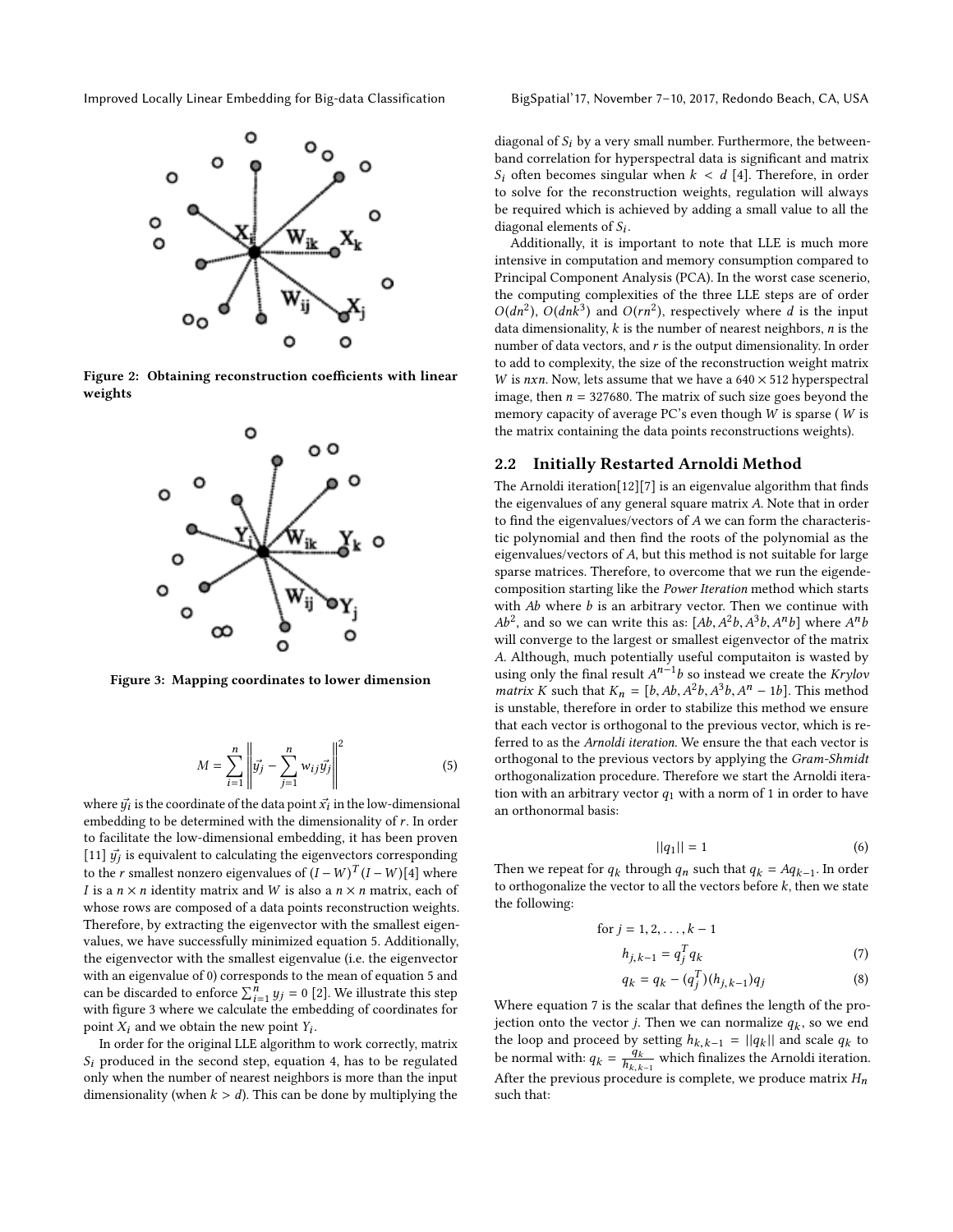$$
\mathbf{H}_n = \begin{pmatrix} h_{1,1} & h_{1,2} & h_{1,3} & \dots & h_{1,n} \\ h_{2,1} & h_{2,2} & h_{2,3} & \dots & h_{2,n} \\ 0 & h_{3,2} & h_{3,3} & \dots & h_{3,n} \\ \vdots & \vdots & \vdots & \ddots & \vdots \\ 0 & \dots & 0 & h_{n,n-1} & h_{n,n} \end{pmatrix}
$$
 (9)

Where  $H_n$  is the upper Hessenberg matrix formed by the numbers  $h_n$  computed by the Arnoldi algorithm. An upper Hessenberg ma $n_{j,k}$  computed by the Arnoldi algorithm. An upper *Hessenberg* matrix is a special kind of square matrix that has zero entries below  $h_{i,k}$  computed by the Arnoldi algorithm. An upper Hessenberg mathe first sub-diagonal. In comparison, a lower Hessenberg matrix has zero entries above the first super-diagonal. Since the Arnoldi iteration projects matrix  $A$  onto the  $Krylov$  subspace, the projection represented by  $H_n$ , we can calculate the eigenvalues and eigenvectors efficiently by applying the QR algorithm. The QR decomposition of a matrix involves decomposing matrix  $H_n$  into a product  $H_n = QR$  of an orthogonal matrix Q and an upper triangular matrix R.

#### 2.3 Improved Embedding Coordinate Step

For the LLE, Arnoldis iterative algorithm is useful because we want to only keep a few eigenvalue/eigenvector pairs. Furthermore, it is useful to run Arnoldis method for LLE since we are handling a large sparse matrix towards the end of the algorithm. We apply Arnodis algorithm during equation [5](#page-2-1) where we first find  $M =$  $(I-W)^{T}(I-W)$  and then apply Arnoldis algorithm on M where we<br>extract the smallest eigenvectors in order to minimize equation 5. In extract the smallest eigenvectors in order to minimize equation [5.](#page-2-1) In this case, we also only require the eigenvectors that pertain to the smallest eigenvalues rather than obtaining all  $n$  eigenvalues/vectors where  $n =$  pixel vectors. This procedure is much more helpful when compared to the extraction of all eigenvalues/eigenvectors of all large sparse matrix. Obtaining all eigenvalue/eigenvector pair of a large sparse matrix is typically impractical since keeping the first  $n$  eigenvalue/vectors can retain most of the variance and thus lowering the amount of memory space required to obtain the eigenvalues/vectors.

The second enhancement applied to the original LLE algorithm pertains to the calculation of embedding from eigenvectors of the error cost matrix. Rather than creating iteratively a final sparse matrix and directly access the coefficients of a sparse matrix that requires a complexity of  $O(n^2)$ , we instead obtain the product of  $M - (I - W)T(I - W)$  where L is the identity matrix and W is a sparse  $M = (I - W)^T (I - W)$ , where I is the identity matrix and W is a sparse<br>matrix holding all reconstruction weights. This part improves the matrix holding all reconstruction weights. This part improves the time because we take advantage of data reuse by maximizing the utilization of fast local storage. For example, asssuming that we have matrix  $C$  such that  $C = AB$ , then we can decompose both  $A$ and  $B$  into block matrices. Then we can recursively apply matrixmatrix multiplication on the block matrices which allows for better locality of reference both in space and time of the data used in the product. Therefore this procedure takes advantage of the cache on the system. Additionally, if the system running the program has more than one level of cache, then the blocking can be applied a second time to improve with data access time.

### 3 RESULTS AND DISCUSSION

In this paper we applied LLE and our proposed technique on several hyperspectral imagery from AVIRIS sensor. We calculated running time both for LLE and our proposed method for different K nearest neighbours.

The spectrometer used to obtain the hyperspectral scene is NASA's Airborne Visible/Infrared Imaging Spectrometer (AVIRIS)[\[9\]](#page-4-9) which is an instrument for Earth Remote Sensing flown aboard various aircraft types.

According to the graph seen in figure [4,](#page-4-10) we notice that as the value for  $K$  increases, the time it took to run the initial version of the program takes much longer compared to the improved program. It is apparent that as the number of KNN increases, then the time it takes to run the initial program increases in a similar manner to exponential growth. In comparison, the improved program seems to increase in a similar manner to linear growth.

Additionally, this graph displays the following results because the first initial version created[\[10\]](#page-4-3) contains an iterative process in order to create matrix M from equation [5](#page-2-1) that takes  $O(n^2)$  time<br>followed by the extraction of the Arnoldi method in order to obtain followed by the extraction of the Arnoldi method in order to obtain the eigenvectors. Therefore, it makes sense that the time to run the initial program has a time increase similar to the growth of  $O(n^2)$ .<br>Thus, by removing that iterative process and instead applying a Thus, by removing that iterative process and instead applying a direct matrix multiplication to finalize matrix  $M$ , then we can get a much quicker runtime in order to complete LLE.

### 4 CONCLUSION

For this research, we propose an improvement of the Locally Linear Embedding algorithm in order to extract local non-linear patterns from a hyperspectral dataset. The improvement applied dealt with a faster matrix-matrix multiplication step for equation [5](#page-2-1) that reuses local data. Then, after the matrix-matrix multiplicaiton step, we apply Arnoldis method in order to find the smallest eigenvalues/vectors which finalizes the equation [5](#page-2-1) of the LLE algorithm.

As future work we can focus on improving the time it takes to run Arnoldis method in order to further reduce the time complexity of LLE.

#### 5 ACKNOWLEDGMENT

This work was partially supported by NSF 1429518.

#### **REFERENCES**

- <span id="page-3-2"></span>[1] Junhwa Chi and M.M. Crawford. 2013. Selection of Landmark Points on Nonlinear Manifolds for Spectral Unmixing Using Local Homogeneity. Geoscience and Remote Sensing Letters, IEEE 10, 4 (July 2013), 711–715. [https://doi.org/10.1109/](https://doi.org/10.1109/LGRS.2012.2219613) [LGRS.2012.2219613](https://doi.org/10.1109/LGRS.2012.2219613)
- <span id="page-3-6"></span>[2] Dick de Ridder and Robert P.W. Duin. 2002. Locally Linear Embedding For Classification. (2002).
- <span id="page-3-4"></span>Ling Ding, Ping Tang, and Hongyi Li. 2014. Subspace Feature Analysis of Local Manifold Learning for Hyperspectral Remote Sensing Images Classification. Applied Mathematics & Information Sciences 4 (2014), 1987–1995.
- <span id="page-3-5"></span>[4] Tian Han and D.G. Goodenough. 2005. Nonlinear feature extraction of hyperspectral data based on locally linear embedding (LLE). In Geoscience and Remote Sensing Symposium, 2005. IGARSS '05. Proceedings. 2005 IEEE International, Vol. 2. 1237–1240.<https://doi.org/10.1109/IGARSS.2005.1525342>
- <span id="page-3-1"></span>[5] R. Heylen, D. Burazerovic, and P. Scheunders. 2011. Non-Linear Spectral Unmixing by Geodesic Simplex Volume Maximization. Selected Topics in Signal Processing, IEEE Journal of 5, 3 (June 2011), 534–542. [https://doi.org/10.1109/](https://doi.org/10.1109/JSTSP.2010.2088377) [JSTSP.2010.2088377](https://doi.org/10.1109/JSTSP.2010.2088377)
- <span id="page-3-0"></span>[6] Wonkook Kim. 2011. Manifold Learning for Robust Classification of Hyperspectral Data. Ph.D. Dissertation. Purdue University, West Lafayette, Indiana.
- <span id="page-3-7"></span>[7] R. B. Lehoucq and D. C. Sorensen. 1996. Deflation Techniques for an Implicitly Restarted Arnoldi Iteration. SIAM J. Matrix Anal. Appl. 17, 4 (Oct. 1996), 789–821. <https://doi.org/10.1137/S0895479895281484>
- <span id="page-3-3"></span>[8] D. Lunga, S. Prasad, M.M. Crawford, and O. Ersoy. 2014. Manifold-Learning-Based Feature Extraction for Classification of Hyperspectral Data: A Review of